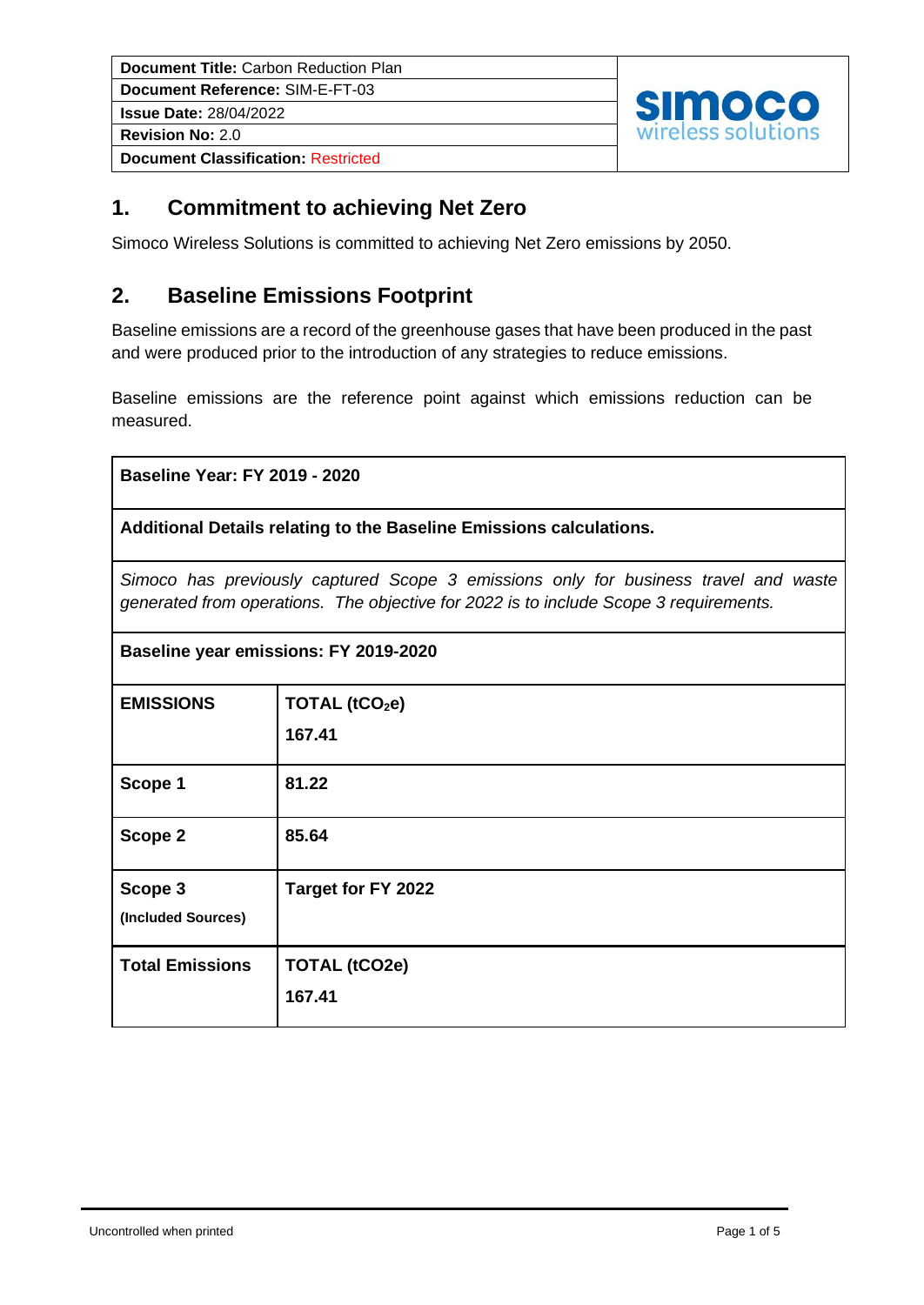**Document Reference:** SIM-E-FT-03

**Issue Date:** 28/04/2022

**Revision No:** 2.0

**Document Classification:** Restricted



| Reporting Year: 2020-2021     |                                       |  |  |  |
|-------------------------------|---------------------------------------|--|--|--|
| <b>EMISSIONS</b>              | TOTAL (tCO <sub>2</sub> e)<br>158.106 |  |  |  |
| Scope 1                       | 92.5                                  |  |  |  |
| Scope 2                       | 65.52                                 |  |  |  |
| Scope 3<br>(Included Sources) | Target for FY 2022                    |  |  |  |
| <b>Total Emissions</b>        | <b>TOTAL (tCO2e)</b><br>158.106       |  |  |  |

*Figure 1: Baseline emission report*

# **3. Current Emissions Reporting**

| Reporting Year: 2021-2022     |                                         |  |  |
|-------------------------------|-----------------------------------------|--|--|
| <b>EMISSIONS</b>              | TOTAL (tCO <sub>2</sub> e)<br>132       |  |  |
| Scope 1                       | 88.58                                   |  |  |
| Scope 2                       | 43.6                                    |  |  |
| Scope 3<br>(Included Sources) | Target for FY 2022                      |  |  |
| <b>Total Emissions</b>        | <b>TOTAL (tCO2e)</b><br>132 tonnes CO2e |  |  |

*Figure 2: Current emissions report*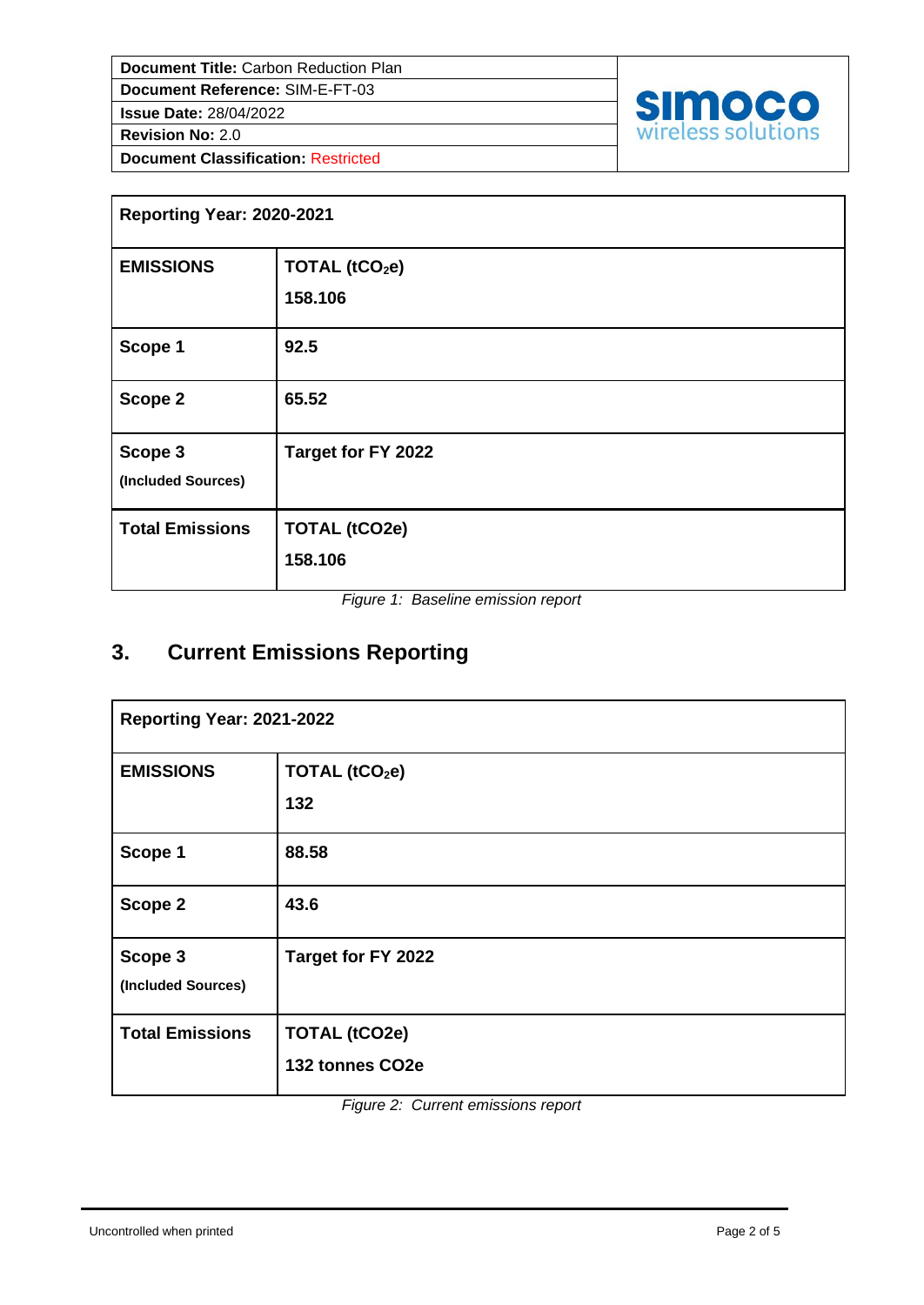**Document Reference:** SIM-E-FT-03 **Issue Date:** 28/04/2022

**Revision No:** 2.0

**Document Classification:** Restricted



### **4. Emissions reduction targets**

Existing emissions reduction targets are in place as part of our business management system targets SIM-TO-01 Simoco Targets & Objectives, reviewed on 6<sup>th</sup> January 2022.

In order to continue our progress to achieving Net Zero, we have adopted the following carbon reduction targets. We project that carbon emissions will decrease over the next five years to 138 tCO<sub>2</sub>e by 2027. This is a reduction of 15%. Please note, this reduction target factors the impact that flights will resume post COVID restrictions and business growth.

| <b>OBJECTIVES</b>                                                                                                                        | <b>TARGETS</b>                                                                                                                                                                                                                                                                                                                                                                                                                        | <b>Type</b>                                                | <b>TOWNER</b>                                                      | <b>TARGET DATE</b> |
|------------------------------------------------------------------------------------------------------------------------------------------|---------------------------------------------------------------------------------------------------------------------------------------------------------------------------------------------------------------------------------------------------------------------------------------------------------------------------------------------------------------------------------------------------------------------------------------|------------------------------------------------------------|--------------------------------------------------------------------|--------------------|
| <b>Management Control</b>                                                                                                                |                                                                                                                                                                                                                                                                                                                                                                                                                                       |                                                            |                                                                    |                    |
| Maintain SHEQ Business Management System<br>certifications to;<br><b>BS EN ISO 9001.</b><br><b>BS EN ISO 14001,</b><br>ISO 45001, (SSiP) | Zero external non conformances from ISOQAR<br>surveillance-certification audits.<br>Surveilance audits confirmed:<br>12 May 22 - Derby Head Office.                                                                                                                                                                                                                                                                                   | Intergrated<br>H&S<br>Envoronment<br>Quality               | SHEQ Committee                                                     | 30-May-22          |
| <b>OBJECTIVES</b>                                                                                                                        | <b>TARGETS</b>                                                                                                                                                                                                                                                                                                                                                                                                                        | Type                                                       | <b>OWNER</b>                                                       | TARGET DATE        |
| <b>Environmental Management</b>                                                                                                          |                                                                                                                                                                                                                                                                                                                                                                                                                                       |                                                            |                                                                    |                    |
| Improve carbon measurement and reduction.<br>strategy.                                                                                   | A. Complete Carbon Footprint return for TY 2021-<br>2022, in line with mandatory reporting<br>requirements.<br>B. Implement documented reduction strategy<br>(Cabinet Office template).<br>C. Reduce carbon footprint by 5%. We project that<br>carbon emissions will decrease over the next five<br>years to 138 tCO2e by 2027. This is a reduction of<br>15%. (Note air travel will comence post covid-<br>restrictions, increasing | Environment                                                | cco                                                                | 01-Jun-22          |
| Reduce Mileage and flights by minimum of 5% (in line<br>with business growth).                                                           | Maintain video conference call facility using<br>existing facilities at each location to assist in<br>reduction of flights post covid restrictions.                                                                                                                                                                                                                                                                                   | Environment                                                | Customer &<br>Operations Support                                   | Ongoing FY         |
|                                                                                                                                          | Implement strategy to regionalise engineers and<br>movement within TfL project.                                                                                                                                                                                                                                                                                                                                                       | Intergrated<br>H&S<br>Envoronment<br>Quality<br>CSR        | <b>Engineering Service</b><br>Manager                              | Ongoing FY         |
| Reduce electrical consumption by 5%.                                                                                                     | Invest in T5 lighting with electrical savings from-<br>previous year.<br>Promote 'buy in' to EARTH LAW campaign and<br>management ownership of carbon reduction in<br>their areas of responsibility.<br>Further investigate low level energy efficiency<br>measures.                                                                                                                                                                  | Environment                                                | Facilities Manager                                                 | Ongoing FY         |
| Reduce water consumption by 5%.                                                                                                          | Work with suppliers to assist in efficiency.<br>Low level consumption campaign.<br>Improve data capture.                                                                                                                                                                                                                                                                                                                              | Environment                                                | Facilities Manager                                                 | Ongoing FY         |
| Reduce waste to landfill by 5%.<br>Increase re use over recycling (where security<br>licensing allows).                                  | 5S's campaign 'Sort' stations. 'Standardise',<br>rationalisation and improved use of existing<br>storage.<br>Improve data capture.<br>Further develop supplier evaluation (request<br>suppliers detail).                                                                                                                                                                                                                              | Environment                                                | <b>SHEQ Committee</b><br>Dispatch Controller                       | Ongoing FY         |
| Implement electric fleet and supporting infrastructure<br>(London operations).                                                           | Early release or amendment of current contract.<br>Investigate/use grants and schemes for charging<br>points and supporting infrastructure to assist in<br>resource.                                                                                                                                                                                                                                                                  | Environment                                                | Customer &<br><b>Operations Support</b><br>Manager<br>SHEQ Advisor | 01-Apr-22          |
| Building rationalisation.                                                                                                                | Move repair centre to Derby.                                                                                                                                                                                                                                                                                                                                                                                                          | Intergrated<br>H&S<br>Envoronment<br>Quality<br><b>CSR</b> | coo                                                                | 01-Jul-21          |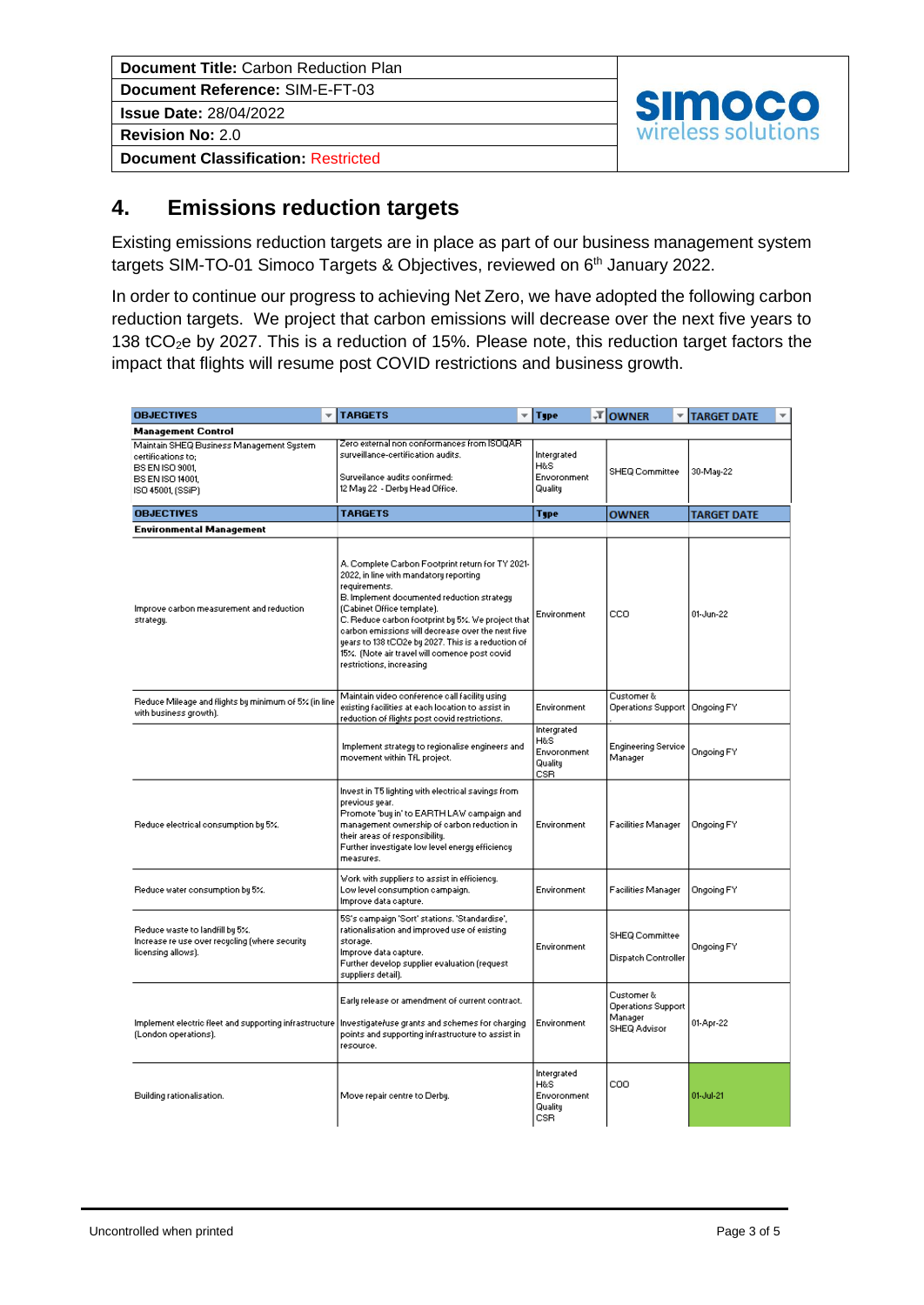**Document Reference:** SIM-E-FT-03

**Issue Date:** 28/04/2022

**Revision No:** 2.0

**Document Classification:** Restricted

| <b>Competence Training &amp; Awareness</b>                                                                                              |                                                                                                                                                                                                                                                                                                                  |                                                                                |                                                 |            |
|-----------------------------------------------------------------------------------------------------------------------------------------|------------------------------------------------------------------------------------------------------------------------------------------------------------------------------------------------------------------------------------------------------------------------------------------------------------------|--------------------------------------------------------------------------------|-------------------------------------------------|------------|
| Further develop the internal audit strategy                                                                                             | Gain ISOQAR/UKAS ISO 45001, 9001 & 27001<br>internal auditor to support Lead auditor.                                                                                                                                                                                                                            | Intergrated<br>H&S<br>Envoronment<br>Quality<br><b>Information</b><br>Security | SHEQ Advisor<br>IT Manager                      | 30 Dec 22  |
| Partner national, local and customer safety,<br>environmental, quality, information security, HR<br>campaigns.<br>HSE, IOSH, AIEMA, IQM | A.Further improvement in managers input to the<br>Safety Behaviour Campaign'<br>В.<br>Further improvement in managers input to the<br>с<br>5S's Campaign<br>Maintain FORS Road Safety Campaign<br>D. Improve information security awareness.<br>E. Reduce stress through awareness and working.<br>hours policy. | Intergrated<br>H&S<br>Envoronment<br>Quality<br><b>Information</b><br>Security | SHEQ Advisor<br>IT Manager<br><b>HR Manager</b> | Ongoing FY |
| Further develop internal mandatory training.                                                                                            | All employees to complete mandatory training.<br>Training register to be at minimum 98% complete.<br>at all times.                                                                                                                                                                                               | H&S                                                                            | <b>HR</b> Manager                               | Ongoing FY |

simoe

wireless solutions

*Figure 3: Simoco Environmental Management/Carbon reduction objectives.*

Progress against the carbon reduction targets can be seen in the graph below (figure 4):



*Figure 4: Carbon reduction graph actual v objectives*

### **5. Carbon Reduction Projects**

### **5.1 Completed Carbon Reduction Initiatives**

The following environmental management measures and projects have been completed or implemented since the 2019/20 baseline. The carbon emission reduction achieved by these schemes equate to a reduction of 26 tonnes CO2e from TY 2020/21 total of 158.106 tonnes CO2e. Note the TY 2019/20 total of 167.41 tonnes CO2e, demonstrates a continual reduction.

Completed carbon reduction projects include: